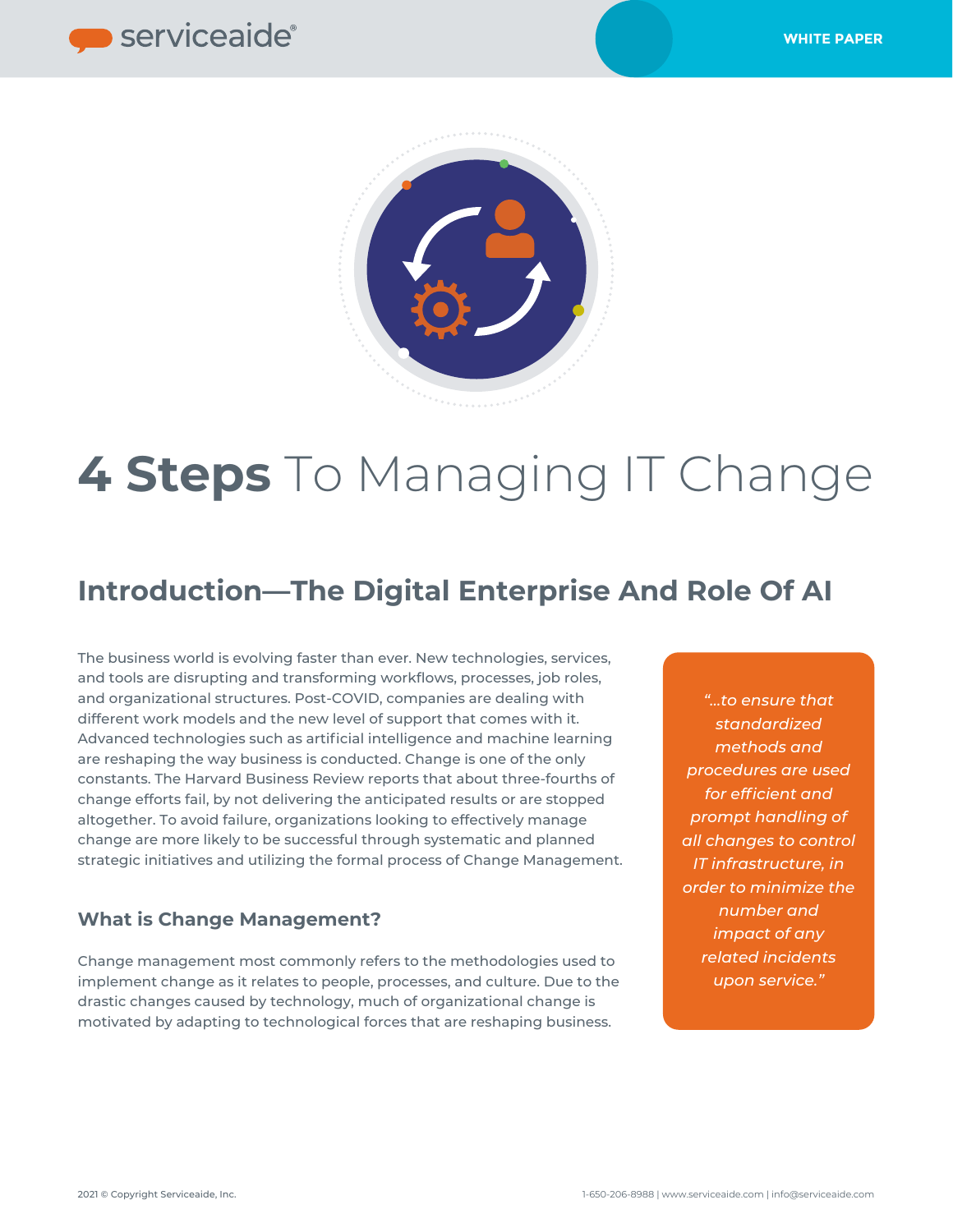IT change management is a discipline within Change Management that focuses on leveraging technology to implement identified changes. It is particularly helpful to IT leaders who need a systematic approach to large change projects. ITIL (Information Technology Infrastructure Library) refers to IT change management as the process within the Service Transition stage responsible for controlling the lifecycle of all changes and is outlined below when applied to IT Service Management (ITSM).

### **Best Practices for ITIL**

**1**

Change Management Change can be complex. When adopting ITIL change management approaches in an organization, there are a series of best practices that can help an organization make any change-oriented transition smoother and more successful. The following are four steps to implementing successful ITIL change management, pulled from established best practices for change management.

### **Implementing The Change Management Process**

### **Identify the Need for Change**

Understanding that an organization needs to change is the first step of change management. While it may sound simple, properly identifying the precise areas where change needs to happen can be challenging. Dr. John P. Kotter, a professor at the Harvard Business School, suggests a first step as "Establish a Sense of Urgency" in his 8-Step Process for Leading Change. Kotter suggests ensuring everyone involved understands the impact the change brings by communicating a "bold, aspirational opportunity statement" that communicates the importance of immediate action.

### **Creating a Request for Change**

Creating a specific document that outlines specific change requests can be a guiding resource for all those involved in change. It should outline specifics on what should be changed, how change should be implemented, and why.

### **Prepare and Plan for Change**

Change can be challenging, so preparing for it can help alleviate the inevitable challenges. With a change plan in place, involved people can understand the course of change, resources used to complete the change, and a timeline.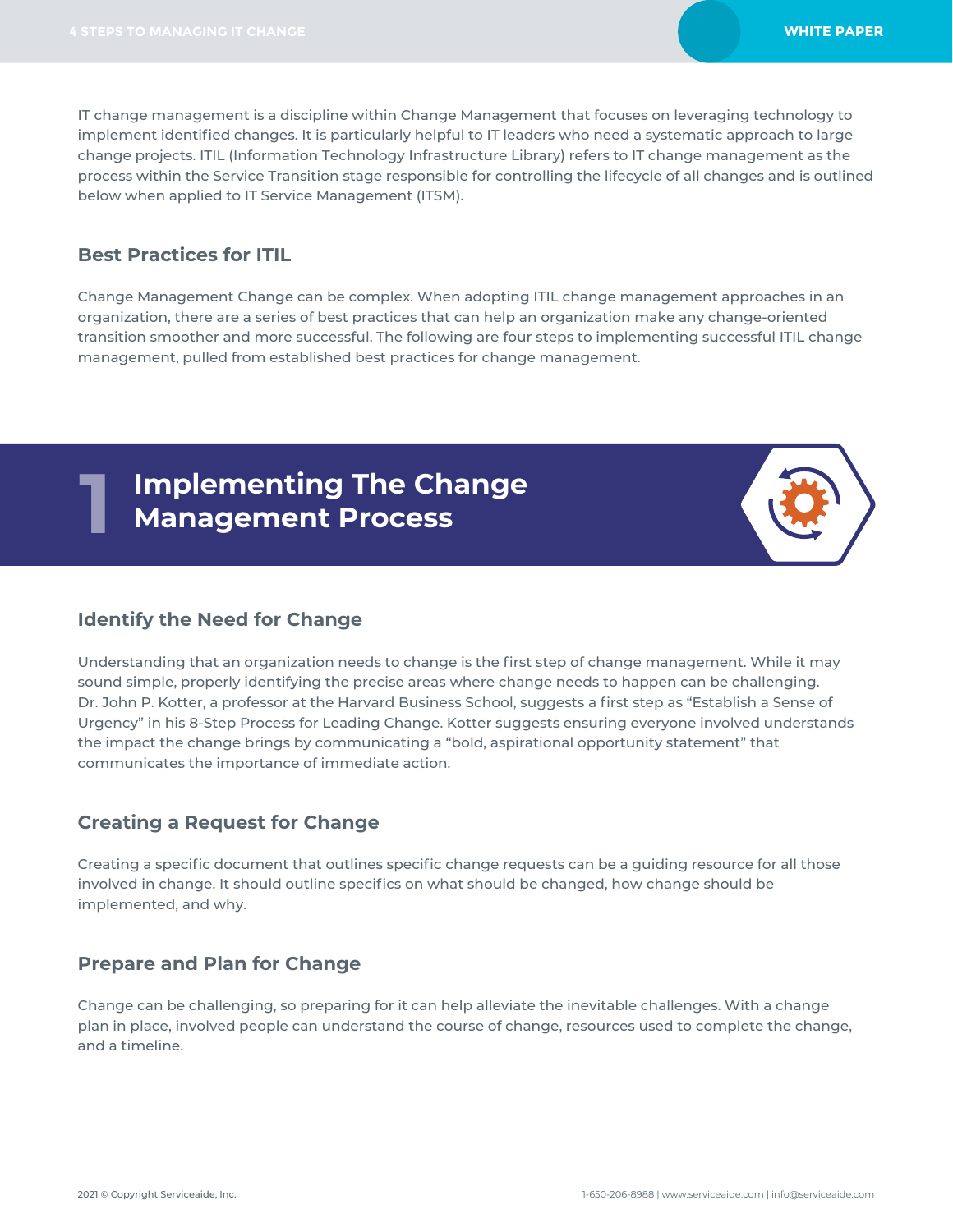*"As end users seek information from a self-service portal, their level of satisfaction is typically tied to how fast they can retrieve the information they seek."*

### **Testing Change**

It's important to make tests before implementing change. It could be as simple as testing new software or practicing new procedures on a small scale, before any large deployment.

### **Creating a Change Proposal**

The final step before implementing a change is drafting a change proposal, which should communicate how the change management approach will the change vision. It should list priorities for the steps that will follow and predict outcomes. It can also list out results from the tests conducted and list the overall change plan. Implementing Changes If the planning is done carefully, with the steps built into the planning process, implementing the change shouldn't be challenging or full of surprises.

**Reviewing Change Performance**

After changes have been made, reviews are important to see if expected goals were achieved and if processes achieve the desired results. For an IT professional, metrics and analytics tied to a technology involved in change management can help provide insight. Closing the Process Once the planned process of change is completed, it's important to document the entire process—including the roadblocks along the way— so that knowledge can be built.

# **Assign Change Management 2 Team Roles**



During the change process, it's important to assign roles to drive the change process, including:

### **Change Initiator**

The change initiator identifies the need for change and understands the methods and tools needed to implement change. This role is often well suited to people who work with customer support services.

*The change initiator identifies the need for change and understands the methods and tools needed to implement change.*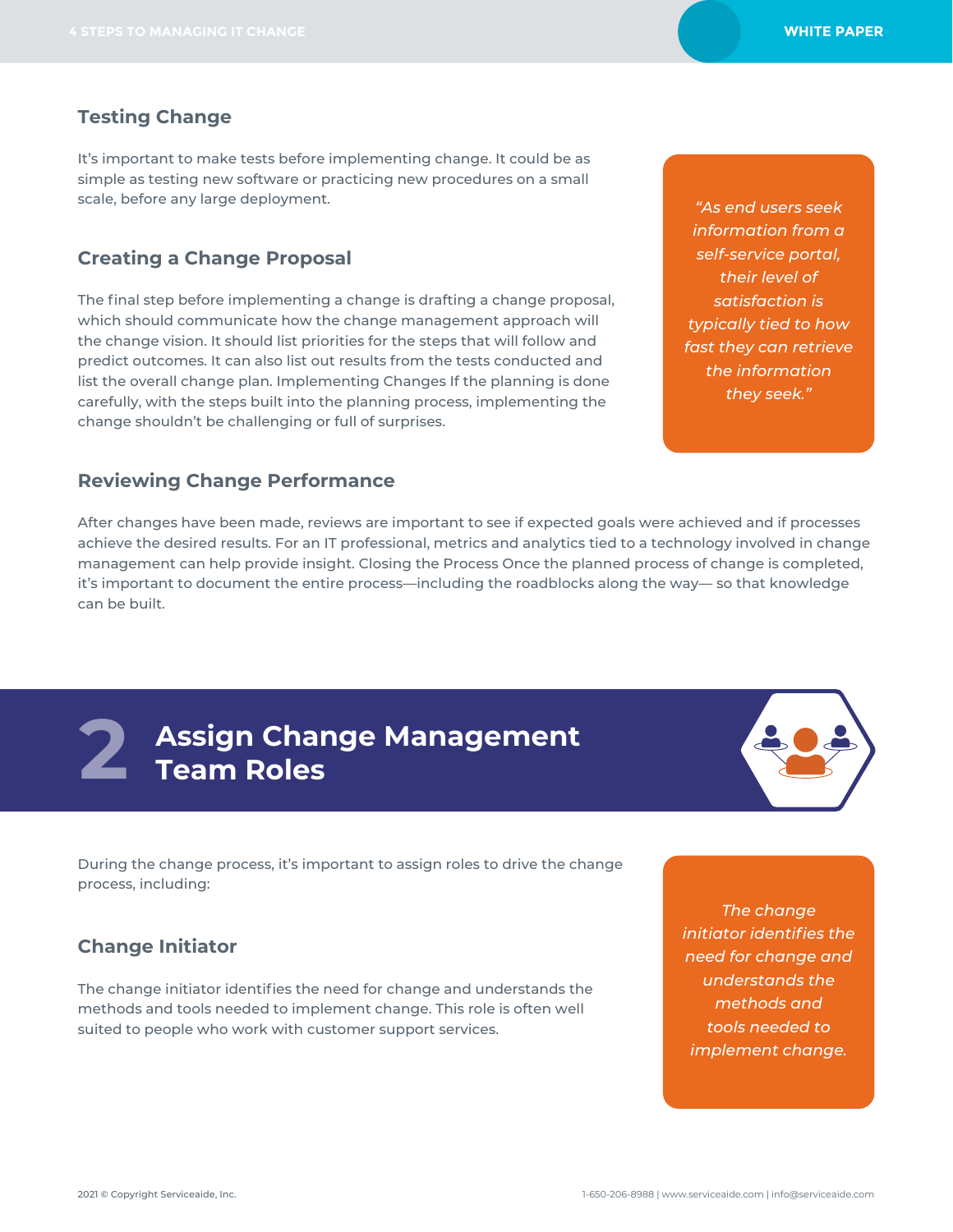### **Change Coordinator**

The change coordinator helps to manage requests for change from

incident management, problem management, release management and/or

continuity management. This person should note the requests for change from other people involved in the process and calculate the risk and impact for requested changes. Also, he/she should prepare implementation plans by creating tasks and monitoring change progress.

### **Change Manager**

The change manager is especially useful—and most likely only needed for— change management for mid-sized and larger organizations. If there is an IT department of a larger company, it can be helpful to have multiple people performing change manager roles. The change managers should focus on numerous things: change procedures, receiving and prioritizing change requests, evaluating the risk level associated with requests and keeping detailed records of the change results.

### **Approver**

The approver makes decisions regarding approval or rejection of the change processes.

### **Change Implementation Team**

The change implementation team should consist of people who implement change. This team should include IT managers, especially when change is technologically based.



**Reviewing and Assessing The Change Request Change Request**



It can be useful to establish a Change Approval Board that reviews and approves requested changes and helps assess and prioritize changes. This team should be carefully selected to ensure requested changes are checked and accessed from both a technical and business perspective. The team is usually made up of IT representatives that include: the change manager, user managers and groups, technical experts and even third-party members (if required). This team should establish a method of review where requests are evaluated based on practicality and priority. The reviewer(s) should identify if the change request is reasonable and provide necessary feedback.